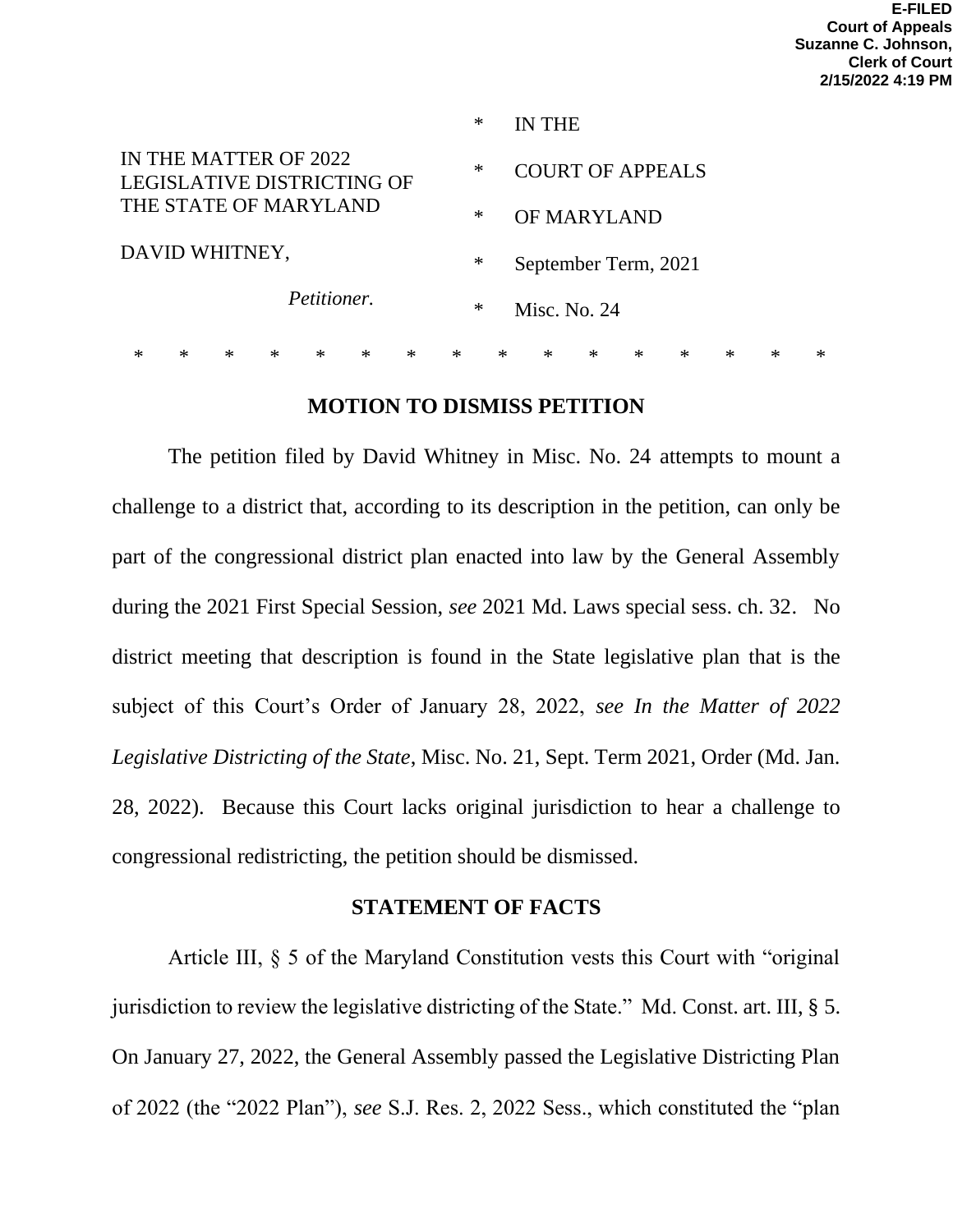setting forth the boundaries of the legislative districts for the election of members of the Senate and the House of Delegates" contemplated by Article III, § 5. On January 28, 2022, this Court promulgated "procedures to govern all actions brought under Article III, § 5, challenging the validity of the 2022 legislative districting plan." Jan. 28, 2022 Order, at 1. Consistent with the provisions of Article III, § 5, this Court ordered that "[a]ny registered voter of the State who contends that the 2022 legislative districting plan, or any part thereof, is invalid shall file a petition, on or before Thursday, February 10, 2022 at 4:30 p.m., with the Clerk of this Court." *Id.*

Mr. Whitney alleges that he lives on the Western shore of the Chesapeake Bay, but that the district in which he lives "sweeps . . . across the Bay Bridge to the entire Eastern Shore." Pet. at 1. He claims that his district violates Article III, § 4's requirements that "legislative district[s] . . . consist of adjoining territory" and "be compact in form," because "nearly 4 1/2 miles of open water separates the Western branch of this proposed unconstitutional district and the Eastern shore portion of this proposed district." *Id.* Petitioner asks this Court to reject the plan adopted by the General Assembly and order that the plan proposed by the Governor be implemented in its stead. *Id.* at 2.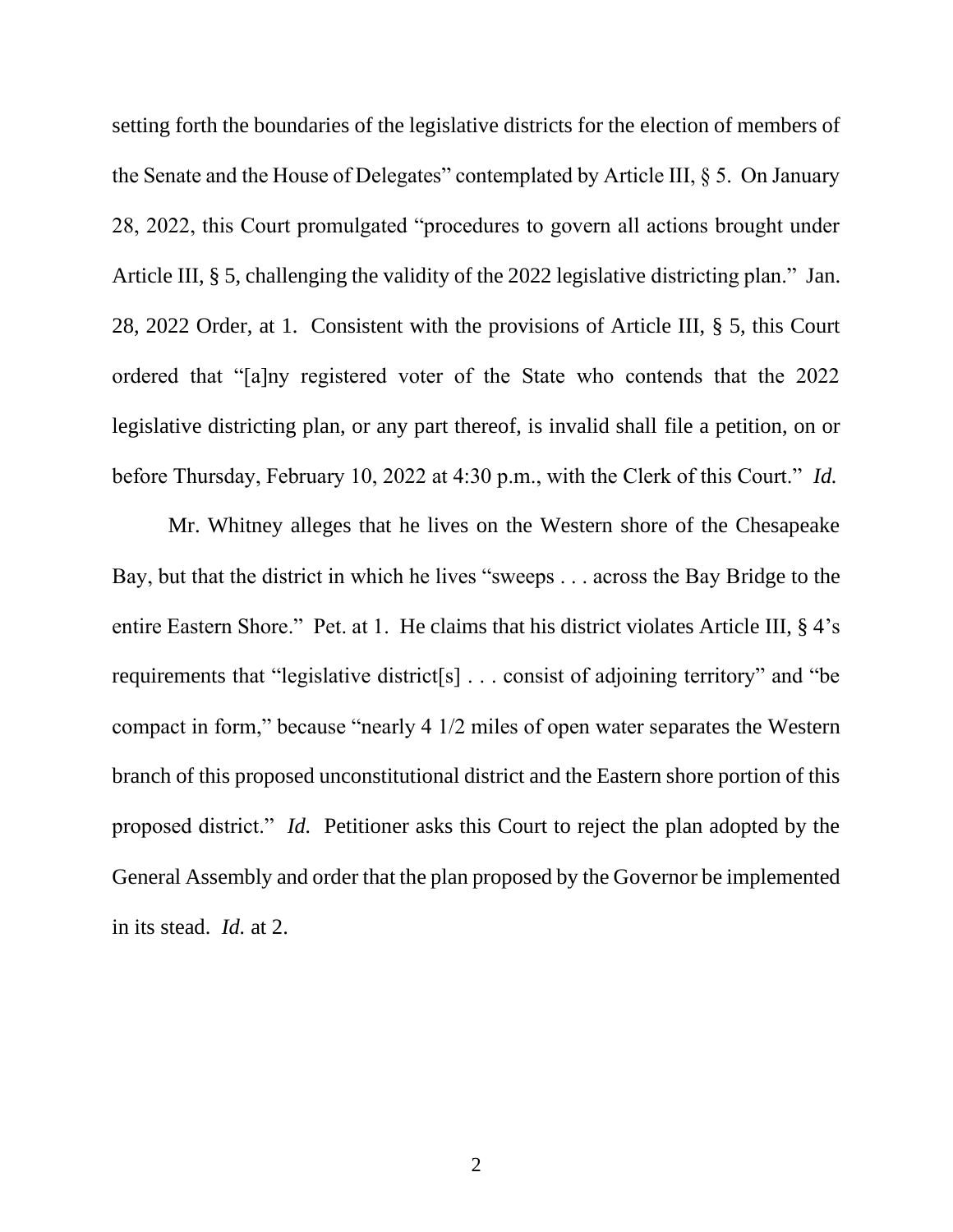#### **ARGUMENT**

#### **I. STANDARD OF REVIEW**

The provisions of Article III, § 5 circumscribe this Court's jurisdiction and ability to grant relief. The subject matter of the Court's jurisdiction is limited to review of "the legislative districting of the State," in this instance accomplished through "the plan adopted by the General Assembly" in its most recent session, which was "the regular session of the General Assembly in the second year following [the 2020 decennial] census<sup>[1]"</sup> *Id.* Article III, § 5 authorizes the Court to grant relief only "if it finds that the districting of the State is not consistent with requirements of either the Constitution of the United States of America, or the Constitution of Maryland." *Id.* Therefore, if from the face of the petition the Court can determine that its allegations, even if assumed to be true, do not address "the legislative districting of the State," *id.*, then the Court should dismiss the petition for lack of subject matter jurisdiction. The petition is further subject to dismissal if its allegations, assumed to be true, fail to show that the legislative districting established by the adopted plan "is not consistent with requirements of either the Constitution of the United States of America, or the Constitution of Maryland."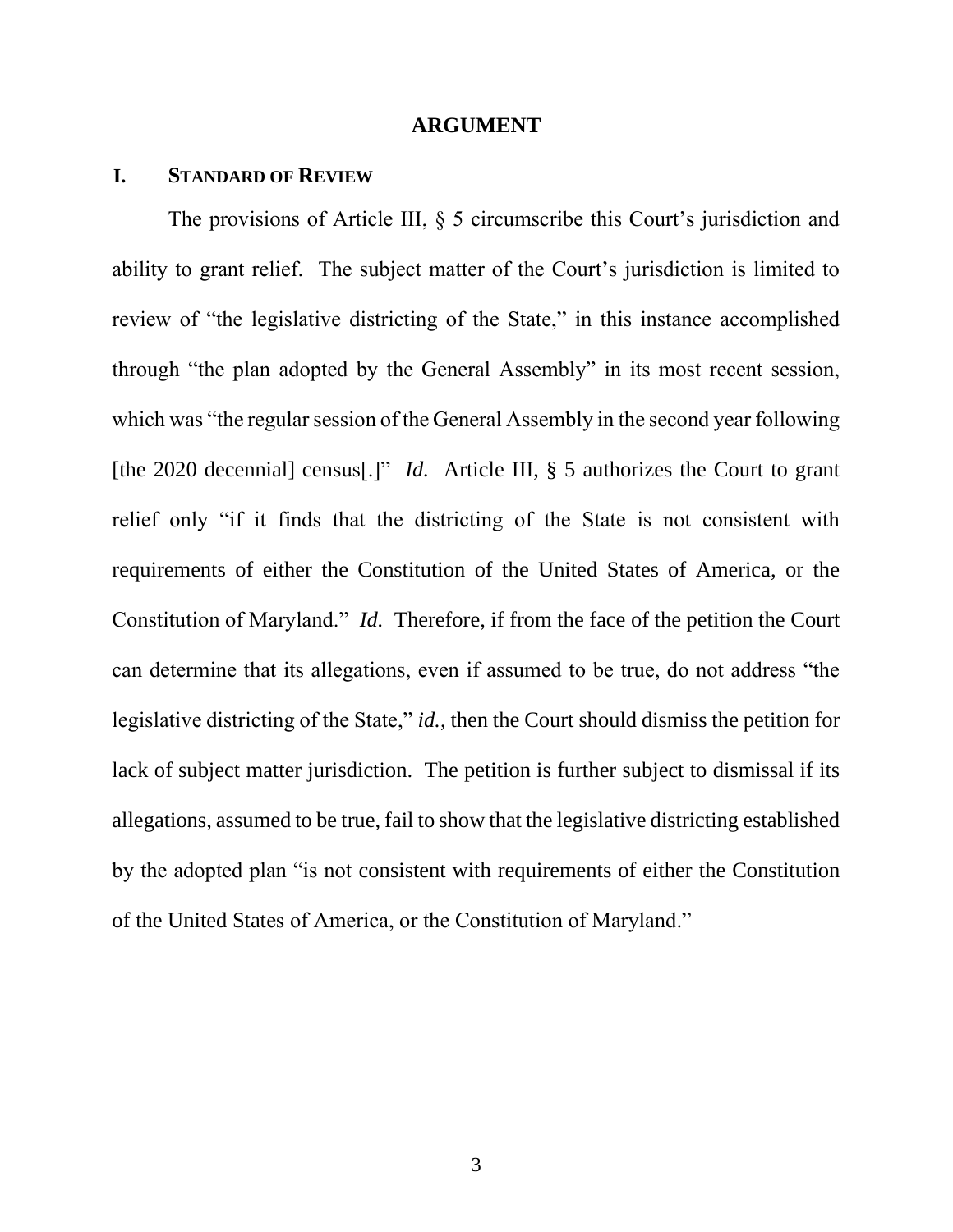# **II. PETITIONER'S CHALLENGE TO THE CONGRESSIONAL PLAN ADOPTED BY THE GENERAL ASSEMBLY SHOULD BE DISMISSED FOR LACK OF JURISDICTION.**

The petition should be dismissed because the Court lacks original jurisdiction to hear it.

Mr. Whitney attempts to challenge a district within which he resides, one that, according to him, starts "on the Western Shore of the Chesapeake Bay" in Anne Arundel County and extends "across the Bay Bridge to the entire Eastern Shore." Pet. at 1. But no district in the 2022 Legislative Districting Plan matches this description. *See* Md. Gen. Assembly, *Legislative Redistricting Commission Final Recommended Legislative Map* (Jan. 7, 2022) (showing that no legislative district extends from the Western shore of the Chesapeake Bay to encompass all or part of the Eastern shore).<sup>1</sup> Instead Mr. Whitney's petition appears to be describing District 1 of the *congressional* redistricting plan adopted by the General Assembly at its First Special Session of 2021. *See* 2021 Md. Laws special sess. ch. 32; Md. Gen. Assembly Legislative Redistricting Advisory Comm'n, *LRAC Final Recommended* 

<sup>&</sup>lt;sup>1</sup> The LRAC's final "legislative map" is available at https:// mgaleg.maryland.gov/Other/Redistricting/LRACFINAL-LEGISLATIVE/LRAC-FINAL-RECOMMENDED%E2%80%93LEGISLATIVE.pdf (last visited Feb. 15, 2022). The LRAC's legislative map was introduced in the General Assembly concurrently as S.J. 0002 and H.J. 0002 at its 2022 Session, and was passed without amendment.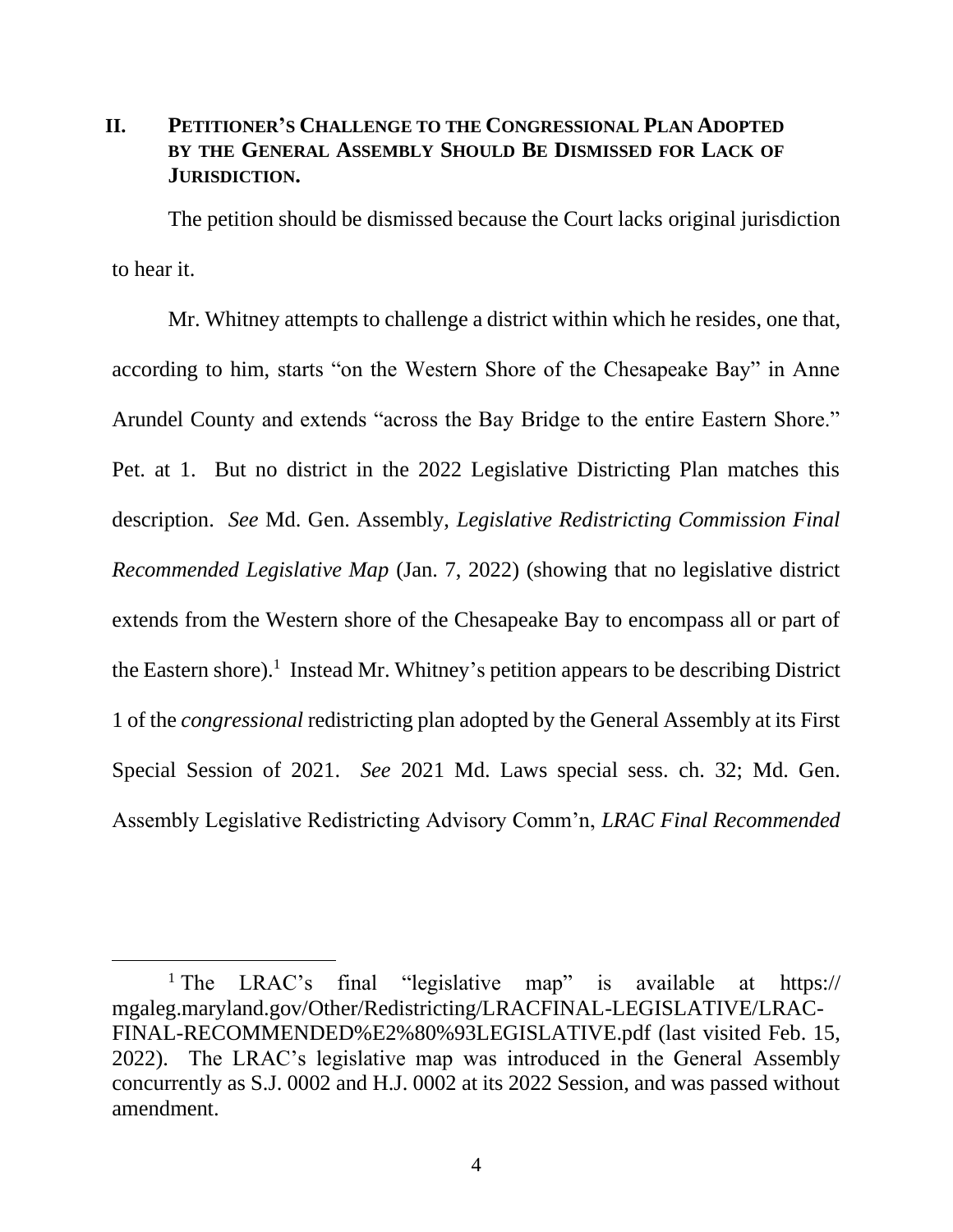*Congressional Map* (Nov. 23, 2021) (showing that District 1 encompasses portions of Anne Arundel County as well as the Eastern Shore in its entirety).<sup>2</sup>

This Court's January 28, 2022 Order was promulgated pursuant to Article III, § 5 of the Constitution, which confers upon this Court "original jurisdiction to review the legislative districting of the State." Md. Const. art. III, § 5; *see* Jan. 28, 2022 Order at 1. Otherwise, this Court is not a court of general jurisdiction of the State; rather, "[t]he circuit courts" have "full common-law and equity powers and jurisdiction in all civil and criminal cases within [each respective] county, . . . except where by law jurisdiction has been limited or conferred exclusively upon another tribunal." Md. Code Ann., Cts. & Jud. Proc. § 1-501. Because neither the Constitution nor any statute gives this Court original jurisdiction over challenges to congressional redistricting plans, this Court lacks jurisdiction to hear Mr. Whitney's challenge to the congressional plan adopted by the General Assembly.

<sup>&</sup>lt;sup>2</sup> The LRAC's final "congressional map" is available at https:// mgaleg.maryland.gov/Other/Redistricting/Final/webpage-final.pdf (last visited Feb. 15, 2022). The LRAC's congressional map was introduced in the General Assembly concurrently as H.B. 0001 and S.B. 0001 at its First Special Session of 2021, and was passed without amendment.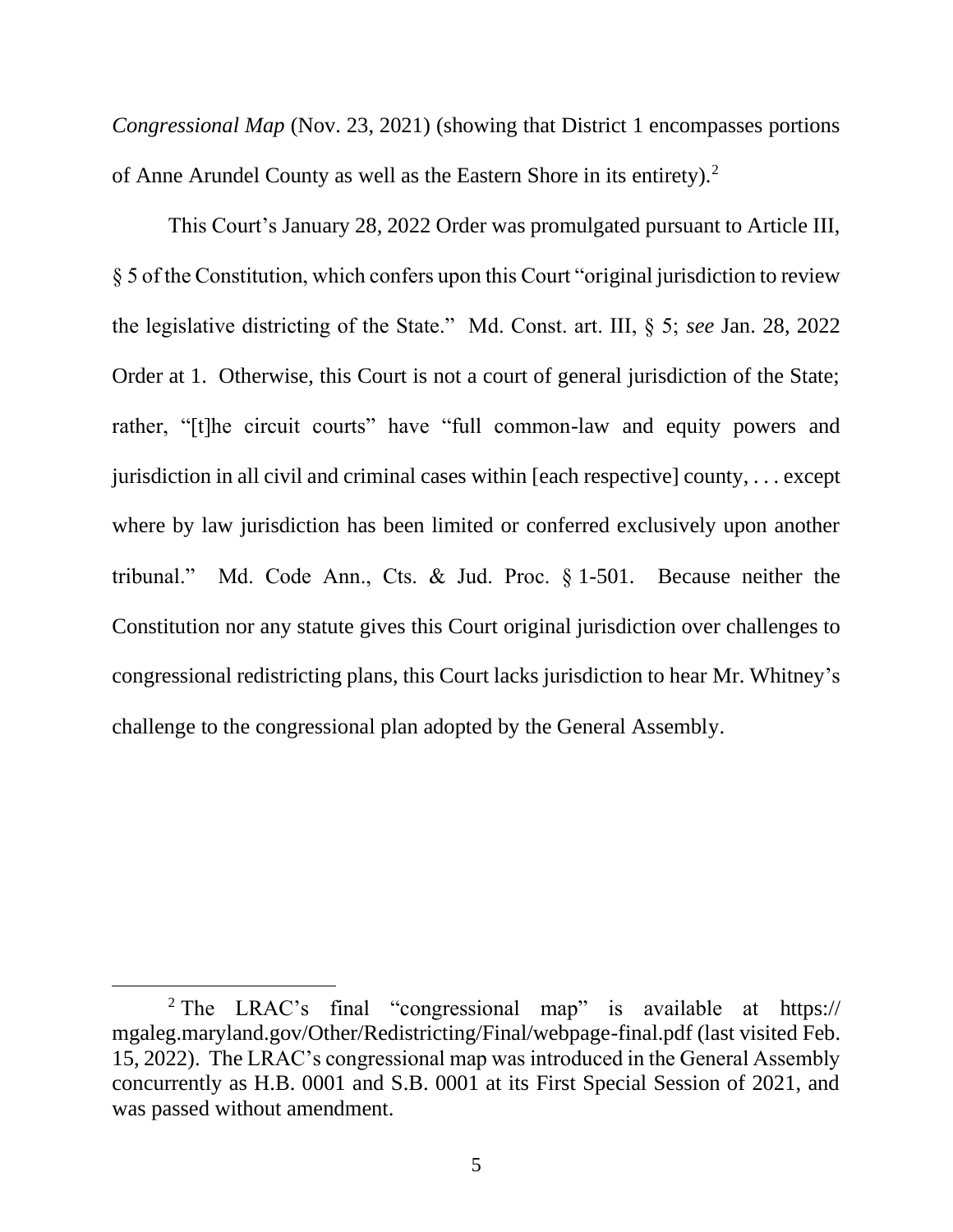### **CONCLUSION**

For the foregoing reasons, the motion to dismiss should be granted.

Respectfully submitted,

BRIAN E. FROSH Attorney General of Maryland

\_\_\_\_\_\_\_\_\_\_\_\_\_\_\_\_\_\_\_\_\_\_\_\_\_\_\_\_\_\_\_\_\_

/s/ Steven M. Sullivan

STEVEN M. SULLIVAN Attorney No. 9706260005 ANDREA W. TRENTO Attorney No. 0806170247 Assistant Attorney General Office of the Attorney General 200 Saint Paul Place, 20th Floor Baltimore, Maryland 21202 ssullivan@oag.state.md.us (410) 576-6472 (410) 576-6955 (facsimile)

February 15, 2022 Attorneys for Respondent